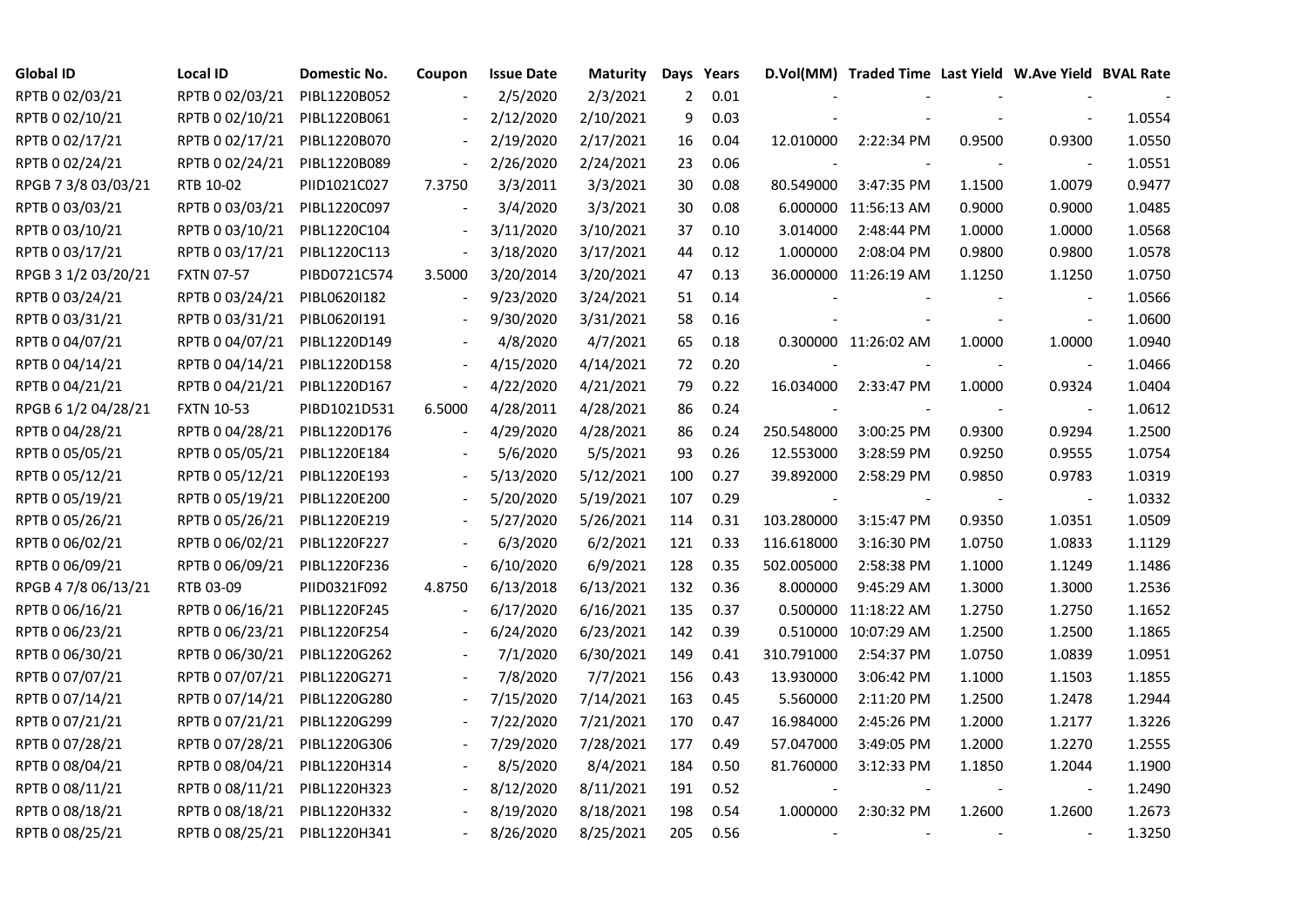| <b>Global ID</b>     | <b>Local ID</b>   | Domestic No. | Coupon                   | <b>Issue Date</b> | <b>Maturity</b> |     | Days Years |            | D.Vol(MM) Traded Time Last Yield W.Ave Yield BVAL Rate |        |                          |        |
|----------------------|-------------------|--------------|--------------------------|-------------------|-----------------|-----|------------|------------|--------------------------------------------------------|--------|--------------------------|--------|
| RPTB 0 09/01/21      | RPTB 0 09/01/21   | PIBL1220I359 |                          | 9/2/2020          | 9/1/2021        | 212 | 0.58       |            |                                                        |        |                          | 1.2960 |
| RPTB 0 09/08/21      | RPTB 0 09/08/21   | PIBL1220I368 |                          | 9/9/2020          | 9/8/2021        | 219 | 0.60       |            |                                                        |        |                          | 1.3104 |
| RPTB 0 09/22/21      | RPTB 0 09/22/21   | PIBL1220I386 |                          | 9/23/2020         | 9/22/2021       | 233 | 0.64       | 3.000000   | 2:54:04 PM                                             | 1.2850 | 1.2850                   | 1.3449 |
| RPTB 0 09/29/21      | RPTB 0 09/29/21   | PIBL1220I395 | $\blacksquare$           | 9/30/2020         | 9/29/2021       | 240 | 0.66       |            |                                                        |        |                          | 1.3599 |
| RPTB 0 10/06/21      | RPTB 0 10/06/21   | PIBL1220J401 |                          | 10/7/2020         | 10/6/2021       | 247 | 0.68       |            | 0.500000 10:04:18 AM                                   | 1.4500 | 1.4500                   | 1.3534 |
| RPTB 0 10/13/21      | RPTB 0 10/13/21   | PIBL1220J410 |                          | 10/14/2020        | 10/13/2021      | 254 | 0.70       |            |                                                        |        |                          | 1.3849 |
| RPGB 5 3/4 10/20/21  | RTB 10-03         | PIID1021J039 | 5.7500                   | 10/20/2011        | 10/20/2021      | 261 | 0.72       |            |                                                        |        | $\overline{\phantom{a}}$ | 1.4306 |
| RPTB 0 10/20/21      | RPTB 0 10/20/21   | PIBL1220J429 |                          | 10/21/2020        | 10/20/2021      | 261 | 0.72       |            |                                                        |        | $\overline{\phantom{a}}$ | 1.4951 |
| RPTB 0 10/27/21      | RPTB 0 10/27/21   | PIBL1220J438 |                          | 10/28/2020        | 10/27/2021      | 268 | 0.73       | 69.688000  | 3:11:48 PM                                             | 1.3200 | 1.3273                   | 1.4451 |
| RPTB 0 11/03/21      | RPTB 0 11/03/21   | PIBL1220K445 |                          | 11/4/2020         | 11/3/2021       | 275 | 0.75       | 15.562000  | 2:16:50 PM                                             | 1.3650 | 1.3650                   | 1.4170 |
| RPTB 0 11/10/21      | RPTB 0 11/10/21   | PIBL1220K454 |                          | 11/11/2020        | 11/10/2021      | 282 | 0.77       | 0.720000   | 3:49:44 PM                                             | 1.3650 | 1.3650                   | 1.4245 |
| RPTB 0 11/17/21      | RPTB 0 11/17/21   | PIBL1220K463 | $\blacksquare$           | 11/18/2020        | 11/17/2021      | 289 | 0.79       |            |                                                        |        | $\overline{\phantom{a}}$ | 1.4169 |
| RPGB 5 3/4 11/24/21  | <b>FXTN 10-55</b> | PIBD1021K551 | 5.7500                   | 11/24/2011        | 11/24/2021      | 296 | 0.81       |            | 1.800000 10:31:10 AM                                   | 1.6500 | 1.6500                   | 1.7181 |
| RPTB 0 11/24/21      | RPTB 0 11/24/21   | PIBL1220K472 |                          | 11/25/2020        | 11/24/2021      | 296 | 0.81       |            |                                                        |        | $\blacksquare$           | 1.3845 |
| RPTB 0 12/01/21      | RPTB 0 12/01/21   | PIBL1220L480 |                          | 12/2/2020         | 12/1/2021       | 303 | 0.83       |            | 14.363000 10:56:39 AM                                  | 1.4250 | 1.4412                   | 1.4221 |
| RPTB 0 12/07/21      | RPTB 0 12/07/21   | PIBL1220L499 |                          | 12/9/2020         | 12/7/2021       | 309 | 0.85       |            |                                                        |        |                          | 1.4619 |
| RPTB 0 12/15/21      | RPTB 0 12/15/21   | PIBL1220L505 |                          | 12/16/2020        | 12/15/2021      | 317 | 0.87       |            |                                                        |        | $\blacksquare$           | 1.4742 |
| RPTB 0 01/05/22      | RPTB 0 01/05/22   | PIBL1221A015 | $\overline{\phantom{a}}$ | 1/6/2021          | 1/5/2022        | 338 | 0.93       |            | 6.500000 11:27:37 AM                                   | 1.4250 | 1.4250                   | 1.5650 |
| RPTB 0 01/12/22      | RPTB 0 01/12/22   | PIBL1221A024 | $\blacksquare$           | 1/13/2021         | 1/12/2022       | 345 | 0.95       | 1.010000   | 2:54:19 PM                                             | 1.4250 | 1.4250                   | 1.5828 |
| RPGB 63/8 01/19/22   | <b>FXTN 10-54</b> | PIBD1022G545 | 6.3750                   | 7/19/2011         | 1/19/2022       | 352 | 0.96       | 274.700000 | 3:16:33 PM                                             | 1.5750 | 1.5995                   | 1.5524 |
| RPTB 0 01/19/22      | RPTB 0 01/19/22   | PIBL1221A033 | $\blacksquare$           | 1/20/2021         | 1/19/2022       | 352 | 0.96       |            | 79.300000 11:40:40 AM                                  | 1.5250 | 1.5292                   | 1.5667 |
| RPGB 4 01/26/22      | <b>FXTN 05-74</b> | PIBD0522A747 | 4.0000                   | 1/26/2017         | 1/26/2022       | 359 | 0.98       |            | 505.622000 11:49:45 AM                                 | 1.6000 | 1.5988                   | 1.5967 |
| RPTB 0 01/26/22      | RPTB 0 01/26/22   | PIBL1221A042 |                          | 1/27/2021         | 1/26/2022       | 359 | 0.98       | 196.768000 | 3:30:15 PM                                             | 1.4500 | 1.4806                   | 1.4879 |
| RPGB 15 03/14/22     | <b>FXTN 20-02</b> | PIBD2022C021 | 15.0000                  | 3/14/2002         | 3/14/2022       | 406 | 1.11       |            |                                                        |        |                          | 1.5310 |
| RPGB 4 3/4 07/04/22  | <b>FXTN 03-24</b> | PIBD0322G247 | 4.7500                   | 7/4/2019          | 7/4/2022        | 518 | 1.42       |            | 11.810000 11:52:36 AM                                  | 1.6950 | 1.6565                   | 1.5647 |
| RPGB 4 7/8 08/02/22  | <b>FXTN 10-56</b> | PIBD1022H562 | 4.8750                   | 8/2/2012          | 8/2/2022        | 547 | 1.50       |            |                                                        |        | $\blacksquare$           | 1.6786 |
| RPGB 4 3/4 09/13/22  | <b>FXTN 10-57</b> | PIBD1022I570 | 4.7500                   | 9/13/2012         | 9/13/2022       | 589 | 1.61       | 0.020000   | 3:08:41 PM                                             | 1.7300 | 1.7300                   | 1.7169 |
| RPGB 12 3/4 10/17/22 | <b>FXTN 20-03</b> | PIBD2022J033 | 12.7500                  | 10/17/2002        | 10/17/2022      | 623 | 1.71       |            |                                                        |        | $\overline{\phantom{a}}$ | 1.7453 |
| RPGB 4 5/8 12/04/22  | RTB 05-11         | PIID0522L114 | 4.6250                   | 12/4/2017         | 12/4/2022       | 671 | 1.84       | 111.500000 | 2:55:05 PM                                             | 1.7500 | 1.7894                   | 1.7805 |
| RPGB 4 12/06/22      | <b>FXTN 10-58</b> | PIBD1022L585 | 4.0000                   | 12/6/2012         | 12/6/2022       | 673 | 1.84       | 11.024000  | 3:08:40 PM                                             | 1.8200 | 1.8499                   | 1.8324 |
| RPGB 4 3/8 02/11/23  | RTB 03-10         | PIID0323B101 | 4.3750                   | 2/11/2020         | 2/11/2023       | 740 | 2.03       | 20.700000  | 3:28:28 PM                                             | 1.8500 | 1.8329                   | 1.8968 |
| RPGB 13 02/20/23     | <b>FXTN 20-04</b> | PIBD2023B048 | 13.0000                  | 2/20/2003         | 2/20/2023       | 749 | 2.05       |            |                                                        |        |                          | 1.8486 |
| RPGB 5 1/2 03/08/23  | <b>FXTN 05-75</b> | PIBD0523C752 | 5.5000                   | 3/8/2018          | 3/8/2023        | 765 | 2.09       | 0.010000   | 3:08:39 PM                                             | 1.8250 | 1.8250                   | 1.9424 |
| RPGB 3 1/2 04/21/23  | <b>FXTN 07-58</b> | PIBD0723D588 | 3.5000                   | 4/21/2016         | 4/21/2023       | 809 | 2.22       | 6.010000   | 2:07:18 PM                                             | 1.8500 | 1.8791                   | 1.8457 |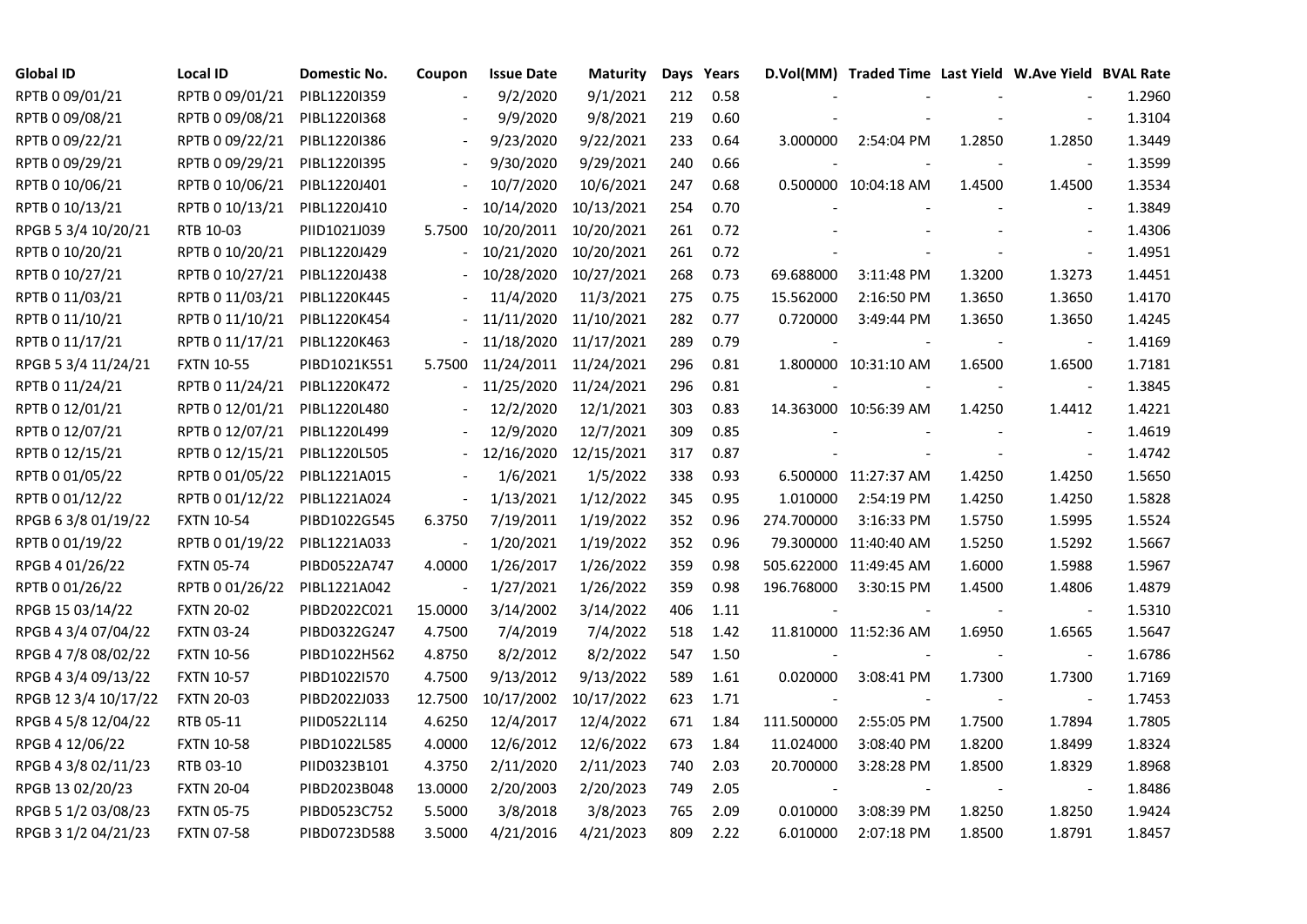| <b>Global ID</b>     | <b>Local ID</b>   | Domestic No. | Coupon  | <b>Issue Date</b> | <b>Maturity</b>       |     | Days Years |             | D.Vol(MM) Traded Time Last Yield W.Ave Yield BVAL Rate |        |                          |        |
|----------------------|-------------------|--------------|---------|-------------------|-----------------------|-----|------------|-------------|--------------------------------------------------------|--------|--------------------------|--------|
| RPGB 11 7/8 05/29/23 | <b>FXTN 20-05</b> | PIBD2023E054 | 11.8750 | 5/29/2003         | 5/29/2023             | 847 | 2.32       |             |                                                        |        |                          | 1.9093 |
| RPGB 3 1/4 08/15/23  | RTB 10-04         | PIID1023H046 | 3.2500  | 8/15/2013         | 8/15/2023             | 925 | 2.53       | 6.570000    | 3:07:27 PM                                             | 1.9550 | 1.9865                   | 1.8986 |
| RPGB 2 3/8 09/10/23  | <b>FXTN 03-25</b> | PIBD0323I252 | 2.3750  | 9/10/2020         | 9/10/2023             | 951 | 2.60       | 825.500000  | 3:17:14 PM                                             | 1.9300 | 1.9301                   | 1.9318 |
| RPGB 11 3/8 10/23/23 | <b>FXTN 20-06</b> | PIBD2023J068 | 11.3750 | 10/23/2003        | 10/23/2023            | 994 | 2.72       |             |                                                        |        | $\sim$                   | 2.0267 |
| RPGB 6 1/4 03/12/24  | RTB 05-12         | PIID0524C129 | 6.2500  | 3/12/2019         | 3/12/2024 1,135       |     | 3.11       |             |                                                        |        | $\blacksquare$           | 2.0334 |
| RPGB 4 1/2 04/20/24  | <b>FXTN 07-59</b> | PIBD0724D595 | 4.5000  | 4/20/2017         | 4/20/2024 1,174       |     | 3.21       | 0.020000    | 2:44:43 PM                                             | 2.1000 | 2.1000                   | 2.1240 |
| RPGB 12 3/8 06/03/24 | <b>FXTN 20-07</b> | PIBD2024F075 | 12.3750 | 6/3/2004          | 6/3/2024 1,218        |     | 3.34       |             |                                                        |        |                          | 2.1844 |
| RPGB 12 7/8 08/05/24 | <b>FXTN 20-08</b> | PIBD2024H086 | 12.8750 | 8/5/2004          | 8/5/2024 1,281        |     | 3.51       |             |                                                        |        | $\blacksquare$           | 2.2276 |
| RPGB 4 1/8 08/20/24  | <b>FXTN 10-59</b> | PIBD1024H595 | 4.1250  | 8/20/2014         | 8/20/2024 1,296       |     | 3.55       |             | 10.000000 10:32:03 AM                                  | 2.1750 | 2.1750                   | 2.1064 |
| RPGB 4 1/4 10/17/24  | <b>FXTN 05-76</b> | PIBD0524J762 | 4.2500  | 10/17/2019        | 10/17/2024 1,354      |     | 3.71       | 0.036000    | 3:34:37 PM                                             | 2.2000 | 2.2000                   | 2.2205 |
| RPGB 13 3/4 11/11/24 | <b>FXTN 20-09</b> | PIBD2024K091 | 13.7500 | 11/11/2004        | 11/11/2024 1,379      |     | 3.78       |             |                                                        |        | $\blacksquare$           | 2.3589 |
| RPGB 5 3/4 04/12/25  | <b>FXTN 07-61</b> | PIBD0725D618 | 5.7500  | 4/12/2018         | 4/12/2025 1,531       |     | 4.19       |             |                                                        |        |                          | 2.4413 |
| RPGB 12 1/8 04/14/25 | <b>FXTN 20-10</b> | PIBD2025D103 | 12.1250 | 4/14/2005         | 4/14/2025 1,533       |     | 4.20       |             |                                                        |        | $\blacksquare$           | 2.5068 |
| RPGB 2 5/8 08/12/25  | RTB 05-13         | PIID0525H130 | 2.6250  | 8/12/2020         | 8/12/2025 1,653       |     | 4.53       | 3355.610000 | 3:59:46 PM                                             | 2.5875 | 2.5888                   | 2.5872 |
| RPGB 3 5/8 09/09/25  | <b>FXTN 10-60</b> | PIBD10251608 | 3.6250  | 9/9/2015          | 9/9/2025 1,681        |     | 4.60       | 2484.017000 | 3:52:21 PM                                             | 2.5875 | 2.5875                   | 2.5877 |
| RPGB 12 1/8 10/20/25 | <b>FXTN 20-11</b> | PIBD2025J116 | 12.1250 | 10/20/2005        | 10/20/2025 1,722      |     | 4.72       |             |                                                        |        |                          | 2.5051 |
| RPGB 18 1/4 11/29/25 | <b>FXTN 25-01</b> | PIBD2525K015 | 18.2500 | 11/29/2000        | 11/29/2025 1,762      |     | 4.82       |             |                                                        |        | $\overline{\phantom{a}}$ | 2.5287 |
| RPGB 10 1/4 01/19/26 | <b>FXTN 20-12</b> | PIBD2026A122 | 10.2500 | 1/19/2006         | 1/19/2026 1,813       |     | 4.96       |             |                                                        |        | $\sim$                   | 2.5860 |
| RPGB 6 1/4 02/14/26  | <b>FXTN 07-62</b> | PIBD0726B627 | 6.2500  | 2/14/2019         | 2/14/2026 1,839       |     | 5.04       | 1873.092000 | 3:59:11 PM                                             | 2.5950 | 2.6015                   | 2.5980 |
| RPGB 3 1/2 09/20/26  | RTB 10-05         | PIID1026I057 | 3.5000  | 9/20/2016         | 9/20/2026 2,057       |     | 5.63       | 1318.833000 | 3:39:27 PM                                             | 2.7500 | 2.7690                   | 2.7572 |
| RPGB 6 1/4 10/20/26  | RTB 15-01         | PIID1526J019 | 6.2500  | 10/20/2011        | 10/20/2026 2,087      |     | 5.71       |             | 12.320000 11:23:50 AM                                  | 2.8000 | 2.8000                   | 2.6812 |
| RPGB 8 12/07/26      | <b>FXTN 20-13</b> | PIBD2026L139 | 8.0000  | 12/7/2006         | 12/7/2026 2,135       |     | 5.85       |             |                                                        |        |                          | 2.7269 |
| RPGB 5 3/8 03/01/27  | RTB 15-02         | PIID1527C023 | 5.3750  | 3/1/2012          | 3/1/2027 2,219        |     | 6.08       |             |                                                        |        |                          | 2.8767 |
| RPGB 4 3/4 05/04/27  | <b>FXTN 10-61</b> | PIBD1027E617 | 4.7500  | 5/4/2017          | 5/4/2027 2,283        |     | 6.25       | 3140.000000 | 3:34:31 PM                                             | 2.7825 | 2.7911                   | 2.7948 |
| RPGB 8 5/8 09/06/27  | <b>FXTN 20-14</b> | PIBD2027I140 | 8.6250  | 9/6/2007          | 9/6/2027 2,408        |     | 6.59       |             |                                                        |        | $\blacksquare$           | 2.7784 |
| RPGB 6 1/4 03/22/28  | <b>FXTN 10-63</b> | PIBD1028C635 | 6.2500  | 3/22/2018         | 3/22/2028 2,606       |     | 7.14       |             |                                                        |        |                          | 2.8668 |
| RPGB 9 1/2 12/04/28  | <b>FXTN 20-15</b> | PIBD2028L151 | 9.5000  | 12/4/2008         | 12/4/2028 2,863       |     | 7.84       |             |                                                        |        | $\blacksquare$           | 2.8695 |
| RPGB 67/8 01/10/29   | <b>FXTN 10-64</b> | PIBD1029A644 | 6.8750  | 1/10/2019         | 1/10/2029 2,900       |     | 7.94       |             | 380.620000 11:56:41 AM                                 | 2.8000 | 2.7894                   | 2.7927 |
| RPGB 8 3/4 05/27/30  | <b>FXTN 20-16</b> | PIBD2030E166 | 8.7500  | 5/27/2010         | 5/27/2030 3,402       |     | 9.31       |             |                                                        |        | $\blacksquare$           | 2.8748 |
| RPGB 2 7/8 07/09/30  | <b>FXTN 10-65</b> | PIBD1030G655 | 2.8750  | 7/9/2020          | 7/9/2030 3,445        |     | 9.43       |             | 920.000000 10:19:08 AM                                 | 2.9710 | 2.9710                   | 2.9683 |
| RPGB 12 1/2 07/28/30 | <b>FXTN 25-02</b> | PIBD2530G029 | 12.5000 | 7/28/2005         | 7/28/2030 3,464       |     | 9.48       |             |                                                        |        |                          | 2.9329 |
| RPGB 11 1/4 01/26/31 | <b>FXTN 25-03</b> | PIBD2531A032 | 11.2500 | 1/26/2006         | 1/26/2031 3,646       |     | 9.98       |             |                                                        |        | $\overline{\phantom{a}}$ | 2.9481 |
| RPGB 8 07/19/31      | <b>FXTN 20-17</b> | PIBD2031G171 | 8.0000  | 7/19/2011         | 7/19/2031 3,820       |     | 10.46      | 146.861124  | 3:30:00 PM                                             | 2.9200 | 2.9352                   | 2.9325 |
| RPGB 9 3/8 10/05/31  | <b>FXTN 25-04</b> | PIBD2531J042 | 9.3750  | 10/5/2006         | 10/5/2031 3,898 10.67 |     |            |             |                                                        |        |                          | 3.0069 |